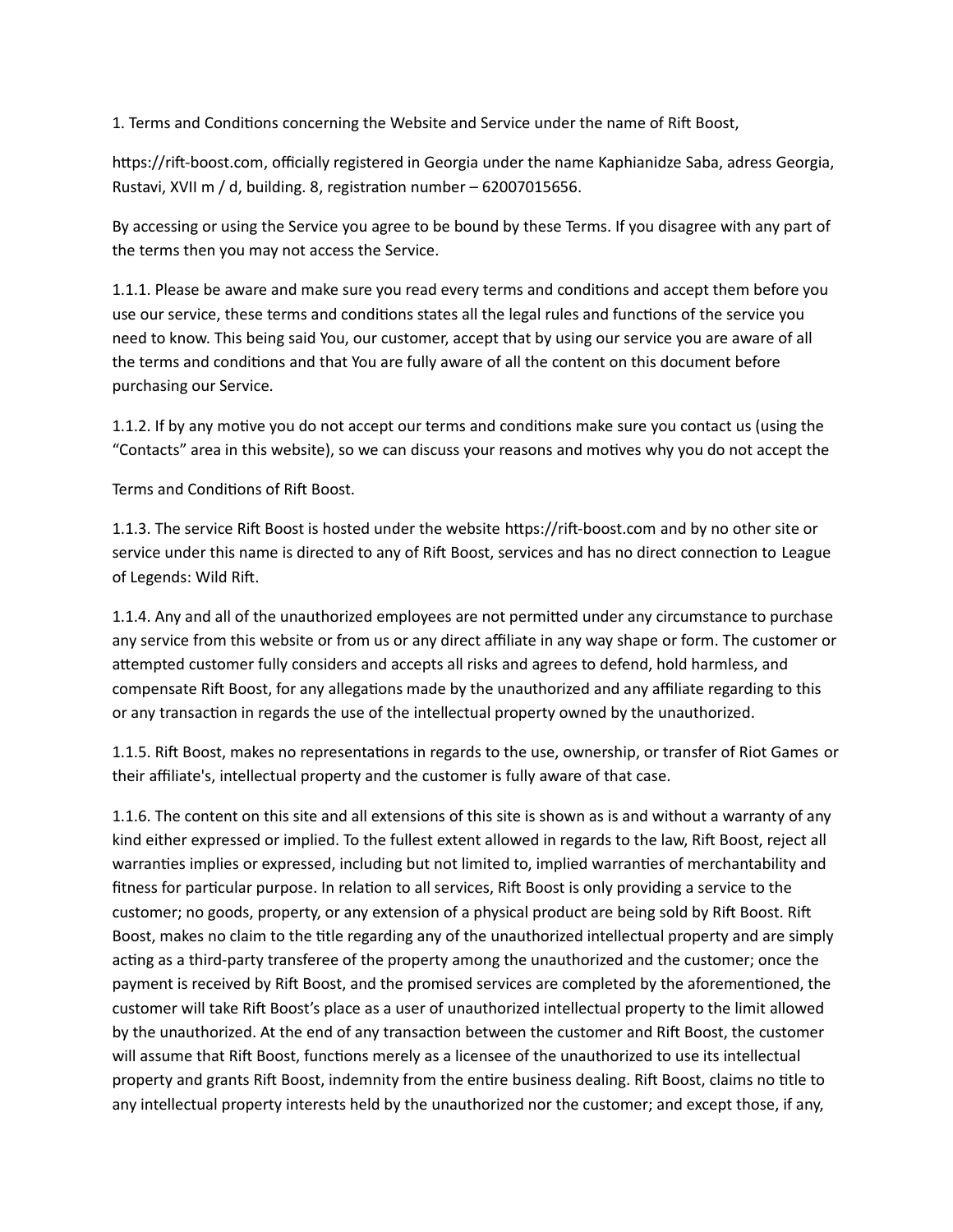granted by the unauthorized, no intellectual properties are being transferred to the customer by Rift Boost, from any transaction.

1.1.7. Rift Boost, reserves the right to change or alter any site conditions, terms, or policies with or without any present or prior notification to the clients, members, and visitors to https://rift-boost.com as well as our respective extensions. It is the sole responsibility of the aforementioned to pay close attention to any alterations, changes, removals or additions to the clauses and rules written in the terms and conditions. By purchasing any service that Rift Boost, offers on https://rift-boost.com or outside of it, you are automatically agreeing to the terms and conditions as a whole.

# 2. Purchases and Order completion

## 2.1 Purchases

2.1.1 If you wish to purchase any product or service made available through the Service ("Purchase"), you may be asked to supply certain information relevant to your Purchase including, without limitation, your credit card number, the expiration date of your credit card, your billing address, and your shipping information.

2.1.2 You represent and warrant that: (i) you have the legal right to use any credit card(s) or other payment method(s) in connection with any Purchase; and that (ii) the information you supply to us is true, correct and complete.

2.1.3 By submitting such information, you grant us the right to provide the information to third parties for purposes of facilitating the completion of Purchases.

2.1.4 We reserve the right to refuse or cancel your order at any time for certain reasons including but not limited to: product or service availability, errors in the description or price of the product or service, error in your order or other reasons.

2.1.5 We reserve the right to refuse or cancel your order if fraud or an unauthorised or illegal transaction is suspected.

# 2.2 Order completion

2.2.1 For Skill Rating Boosting and Duo Boost services the order is considered completed when customer's account hits desired position. In this case, evidence of order completion will be screenshot of the end game lobby of the final game on which summoner name of customer's league account and achievement of desired position are visible. league open databases like lolking.net and op.gg can be used as equal evidence.

2.2.2 For Pay per win, Placement Matches and Normal draft servics the order is considered completed when customer's account hits desired amount of net wins. In this case, evidence of order completion will be screenshot of the end game lobby of the final game on which summoner name of customer's league account is visible. league open databases like lolking.net and op.gg can be used as equal evidence.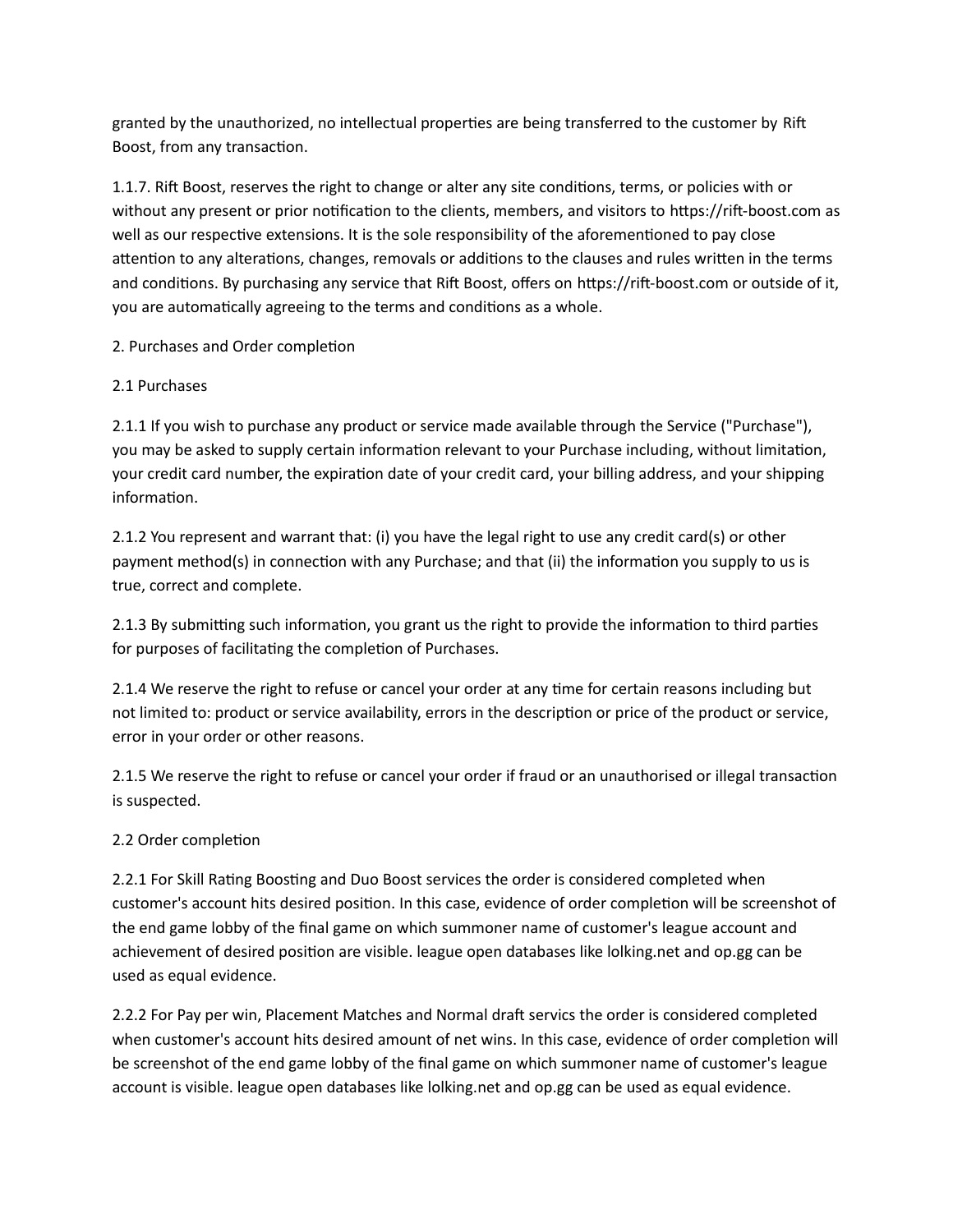2.2.3 For Champion Mastery service the order is considered completed when champion on customer's hits desired rank in league mastery system. In this case, evidence of order completion will be screenshot of the end game lobby of the final game on which summoner name of customer's league account and achievement of desired champion mastery rank are visible.

3. Refund Policy

3.1.1 Due to the nature of Rift Boost products (non-tangible digital goods), it is not possible to "return" the product therefore we DO NOT offer refund after your order is already done.

3.1.2 If your order has not started you are eligible for a full refund (100%) or store credit for the amount paid to us.

3.1.3 If your order has already started you are eligible for a partial refund depending on the current status of your order.

4. Customers Duties and Rights when using or looking forward to use our Service:

4.1. Customer Duties:

4.1.1. Rift Boost is not associated with Riot Games or any unauthorized entity in any way, shape, or form. Rift Boost, warns any customer or potential customer to refrain from violating, infringing, or making any illegal action in regards the intellectual property rights of Riot Games or any unauthorized entity.

4.1.2. By entering our website, or any extension of this site, or our facebook page or any forum related to our service, and looking at any content within the site(s), Forum(s) or information concerning Rift Boost, you declare under penalty of perjury and under the laws of any country under the Europe Union Laws, that you are not employed or affiliated with Riot Games and their respective affiliates and subsidiaries.

4.1.3. By using our or any Service included under Rift Boost, You, customer accept and known all the legal rights, and that You, customer, are aware that by purchasing any Service under the Rift Boost, services you known what you are paying for, and that the Service you are paying for matches your in-Game information.

4.1.4. You, customer accept that and if Rift Boost, is aware of the amount of wins/MMR you purchase does not match the exact division you currently have under your summoner Name, You, customer accept and authorize the Service to be done to the real division you are in, for example if you Purchase a Boost

Service of 20 wins in Silver 4 and you are currently in silver 2 you will be boosted to the exact proportion of the prices in these divisions, so the Service will count as amount of wins\*x/y x=division you bought elo in y=division you are currently in.

4.1.5. You, customer accept that by buying our Service you are aware that you cannot dispute any purchase with Rift Boost after the Service is done or the service has been partially completed, and that you as a customer cannot violate the rules of ChargeBacks stipulated in any payment method provided by Rift Boost.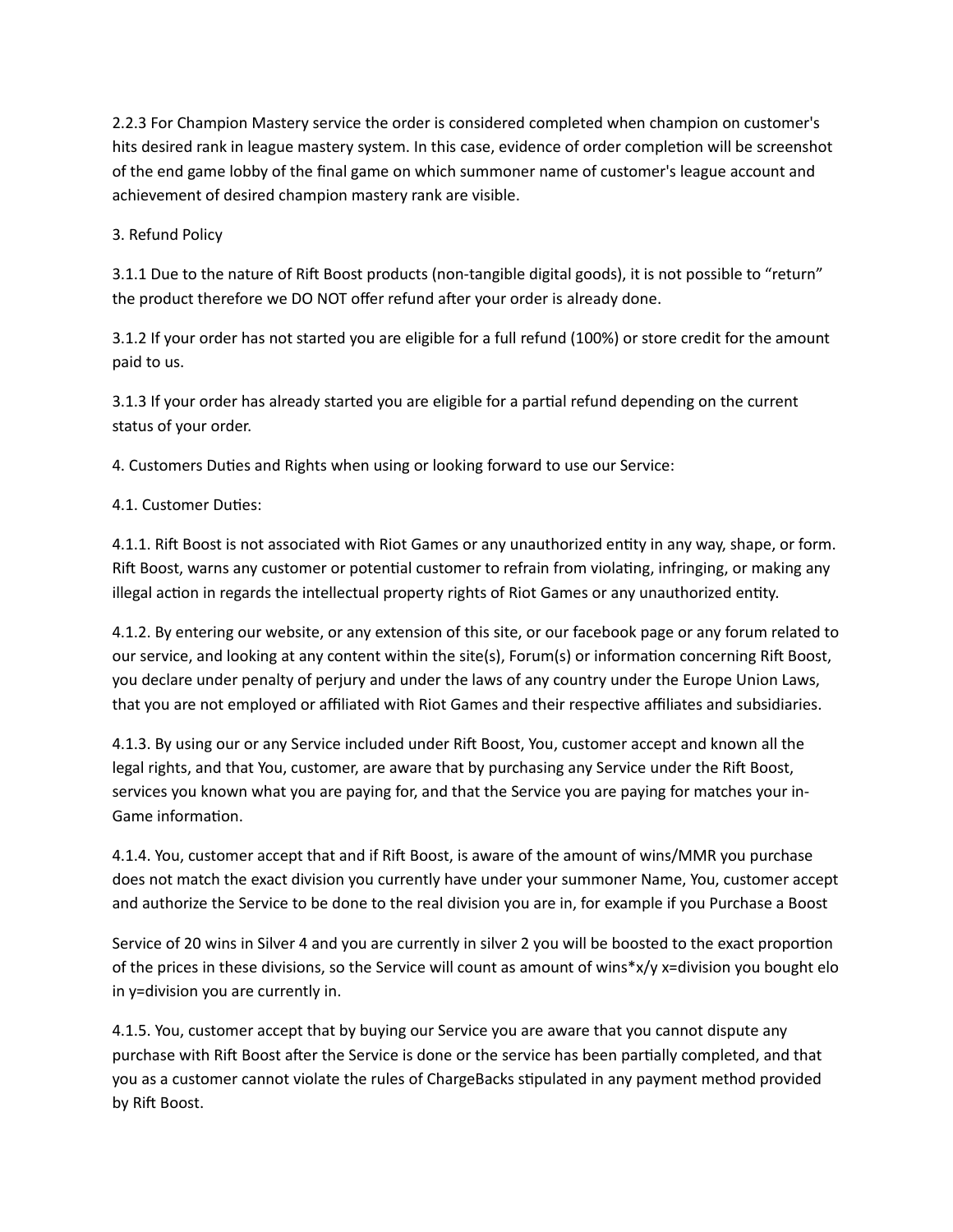4.1.6. You, customer accept that by buying our Service and by the time the Service ends if You, customer claim the purchase money back, that there will be Consequences referring to the Law stated under Georgia, and that you accept any penalty that Rift Boost may apply to you.

4.1.7. You, customer accept that losing League Points due to your log ins goes on your responsibility even dropping from promotion series due to mentioned reason, and that the boosters Reserve the right to change your masteries and runes, and that You, customer accept that booster may use Influence Points you may have and the ones they may win in their pursuit to complete the Service as well as buying Champions and Runes.

4.1.8. You, customer accept that you won't be playing any promotion games and that if you do we reserve the right to announce the boost as completed, also in case that you play some games during promotion we reserve the right to just play promotion series without making in guaranteed.

4.1.9 You, the customer, accept that if you play any ranked games while having bought a division or a tier boost from us, we reserve the right to stop the service and announce the boost as complete, with no refunds offered.

4.1.10 When purchasing an order you are eligible for a refund within 48 hours of it's purchase, this applies if the a booster did not start working in your account within the giving time. You can request this refund directly through email, contact@Rift Boost.org or Live Customer Support.

4.1.11 Orders that were not completed within the giving season duration. In the giving case of a booster proceeding to start it but not being able to finish it within season time, we will issue a partial refund, accordingly.

4.2. Customer Rights:

4.2.1. Customers Reserve the right to watch and spectate any game during the process and ask any doubts to his/her Booster or directly to Rift Boost Contacts.

4.2.2. Customers Reserve the right when applying to a Duo queue Service or a Coaching Service the privilege of specific language to communicate while applying the Service, taking in consideration our available languages.

4.2.3. Customers Reserve the right to purchase the Service of MMR Boost, Duo Queue's, Boosting packs, Pay-per-win, Placement matches, Champion mastery, Normal Draft and Coaching held by Rift Boost, consisting in the rise of the amount of elo, the number of duos queues or the number of hours to coach selected under the Summoner Name that customer provided in the Web Form that Rift Boost, gives after the payment is done, if and only after reading the terms and conditions the customer is qualified to apply to the service.

5. Rift Boost Platform users (league boosters and coaches) Duties, Rights and Administration Penalties when using or looking forward to use our Service: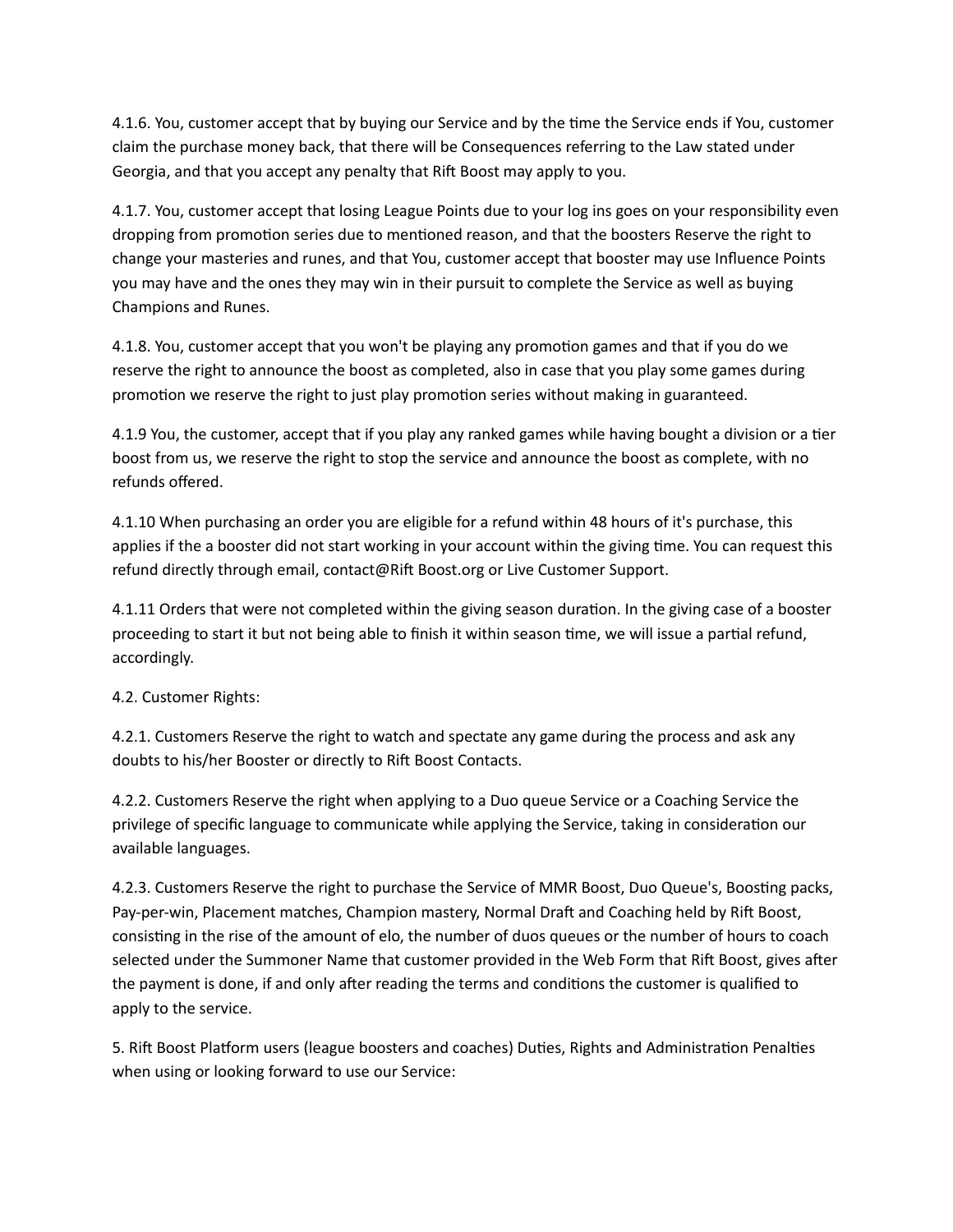5.1. Duties of Rift Boost platform users:

5.1.1 Your position in league ranked system should be Diamond 1, Master or Challenger to start using our platform providing boosting and coaching services.

5.1.2 Your league account has to have at least 100 honor in one of four positions.

5.1.3 You have to be polite during your games on customer account. Causing ranked restriction or ban on customer's account will lead to a cash penalty or even your Rift Boost account suspension.

5.1.4 You should avoid using any 3rd party programs like hacks, scripts or even apps like curse voice which may lead to suspension of customer account.

5.1.5 You have to start working on an order in 30 mins after you claim it. You can't take orders for the evening or for the next day.

5.1.6 You have to complete order before date specified in order info. You should play at least 8-10 games every 24 hours since the moment of order claim.

5.1.7 You have to be polite with customer despite his behaviour.

5.1.8 To successfully report order completion you have to upload screenshot of the end game lobby of your last game.

5.1.9 You have to be online on website when you are playing on the customers account.

5.1.10 You have to upload at least 2 portfolio screenshots and set a custom avatar for your Rift Boost profile within a month after your account on our service creation.

5.2. Administration Penalties:

5.2.1 Violation of the Employes duties may lead to return your account on a trial period, cash penalty (with the amount by the administrator's discretion) or your Rift Boost account suspension.

5.3. Rights of Rift Boost platform users:

5.3.1 You have a right to receive a full payout of your Rift Boost available balance not less than once per

month (excluding the part which may be delayed due to a trial period).

5.3.2 You have a right to claim any orders that appear in our base (excluding orders what are limited while you are on a trial period).

5.3.3. You have a right to stop working on your current order by a request to the Rift Boost administrator.

5.3.4 You have a right to directly contact us via skype if you experience any issues during order completion.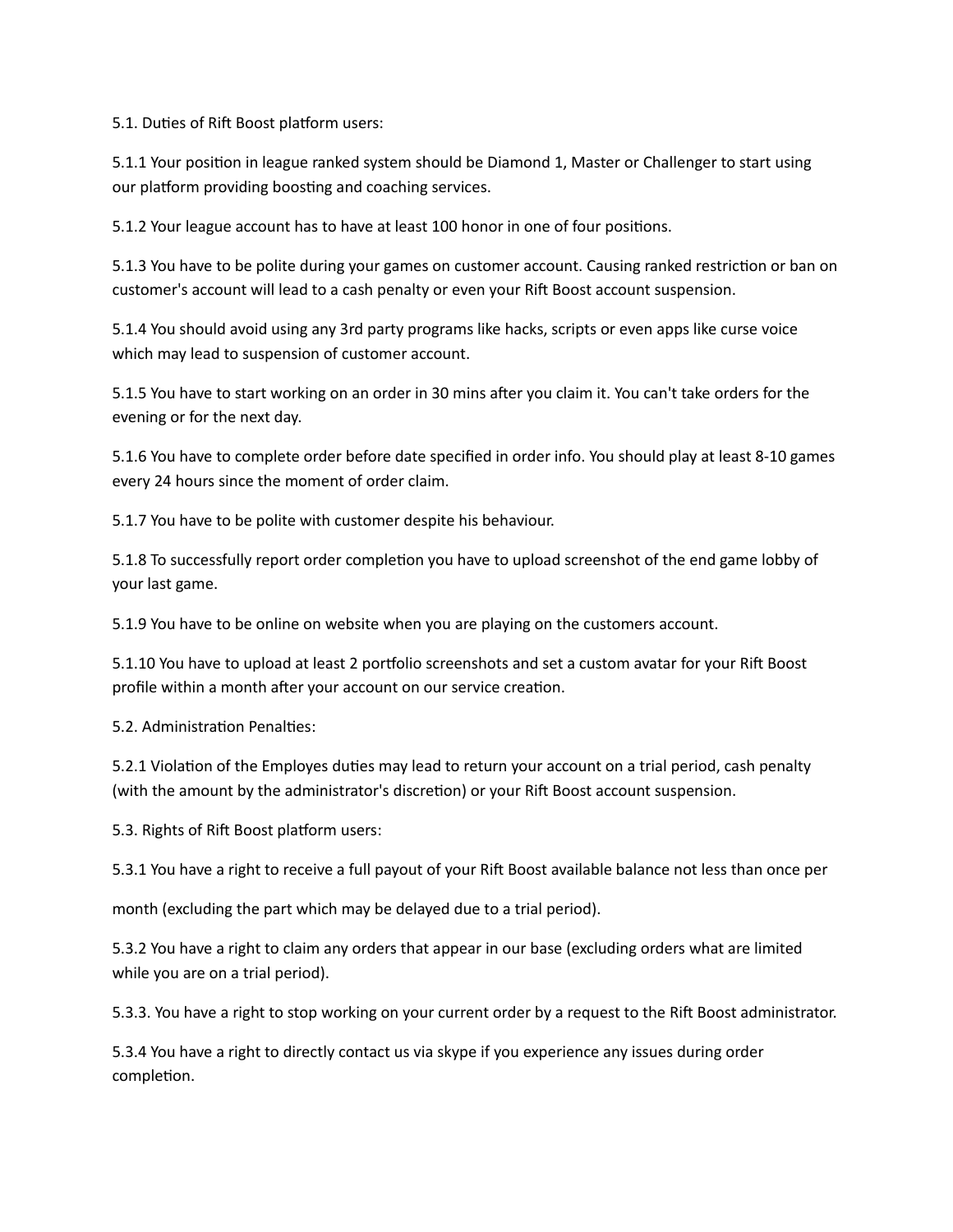#### 6. Accounts

6.1.1 When you create an account with us, you must provide us information that is accurate, complete, and current at all times. Failure to do so constitutes a breach of the Terms, which may result in immediate termination of your account on our Service.

6.1.2 You are responsible for safeguarding the password that you use to access the Service and for any activities or actions under your password, whether your password is with our Service or a third-party service.

6.1.3 You agree not to disclose your password to any third party. You must notify us immediately upon becoming aware of any breach of security or unauthorized use of your account.

6.1.4 You may not use as a username the name of another person or entity or that is not lawfully available

for use, a name or trade mark that is subject to any rights of another person or entity other than you without appropriate authorization, or a name that is otherwise offensive, vulgar or obscene.

## 7. Account Termination

7.1.1 We may terminate or suspend your account immediately, without prior notice or liability, for any reason whatsoever, including without limitation if you breach the Terms.

7.1.2 Upon termination, your right to use the Service will immediately cease. If you wish to terminate your account, you may simply discontinue using the Service.

## 8. Changes

8.1.1 We reserve the right, at our sole discretion, to modify or replace these Terms at any time. If a revision is material we will try to provide at least 30 days notice prior to any new terms taking effect. What constitutes a material change will be determined at our sole discretion.

8.1.2 By continuing to access or use our Service after those revisions become effective, you agree to be bound by the revised terms. If you do not agree to the new terms, please stop using the Service.

## 9. Data Handling Policy

The Service Provider is not liable for any acts or omissions of the Users within the Website. The Service

Provider does only provide the Users with the Website, and the User is obliged to use the Website in a manner consistent with the law.

The Service Provider is not obliged to check, whether acts or omissions of the Users, data stored by them

or activity related with them are consistent with law.

The User is fully liable for his acts or omissions during his using the Website.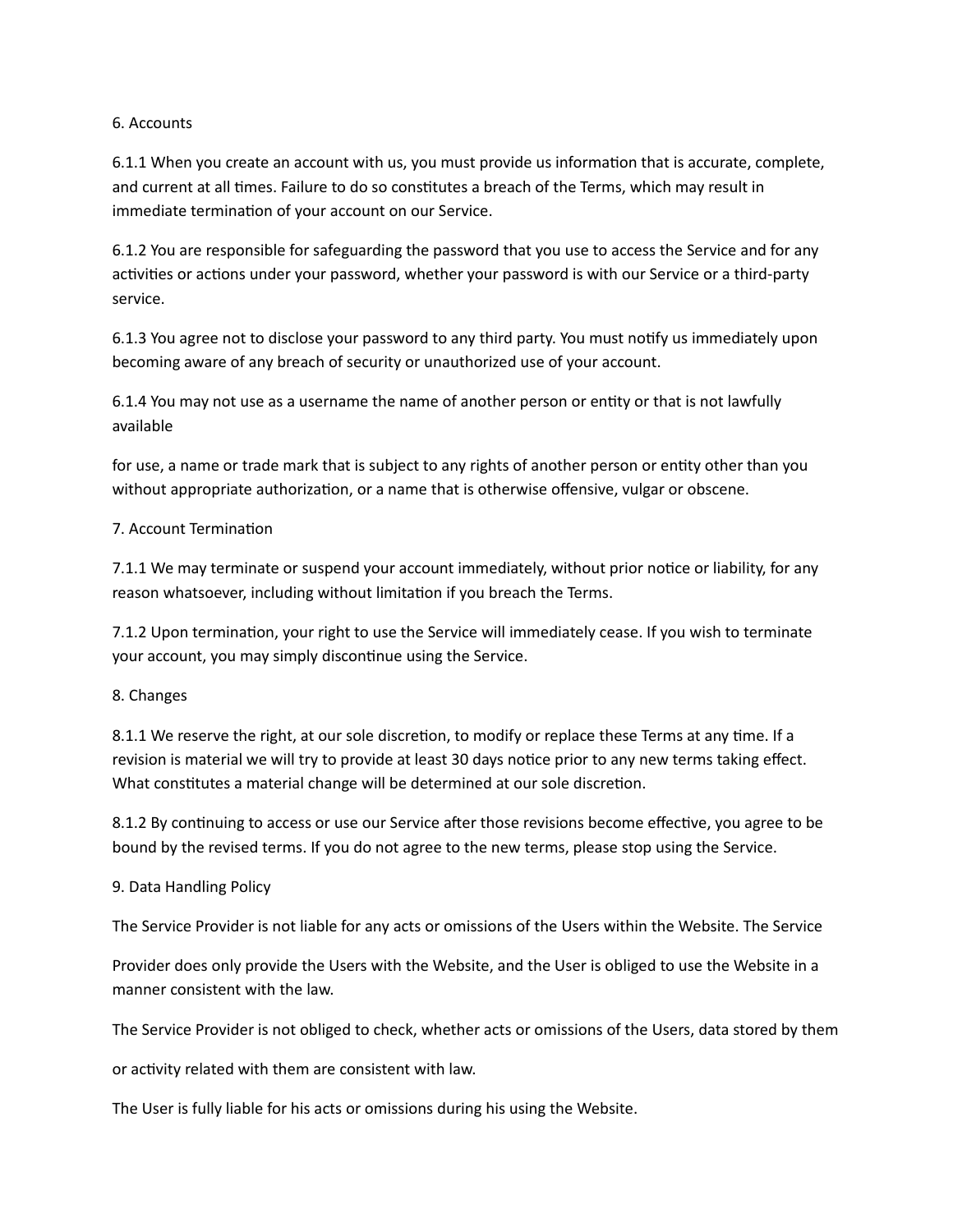Unless Terms of Use stipulate otherwise, the Service Provider is liable towards the User for the damage resulted from non-performance or improper performance of the Services only, if he is at fault. The burdenof proof of the fault lies on the User.

The liability of the Service Provider towards the User shall covers only real harm, does not cover lost profits (lucrum cessans).

To the fullest extent permitted by law (including consumer protection provisions), the Service Provider is not liable for any actions and damages resulting from:

The User not adjusting to the technical requirements necessary for supporting the IT system used by the

Service Provider

Impossibility of accessing the Website for reasons beyond the Service Provider's control;

Force majeure, wars, terrorist attack, fire, flood in server room, hackers attack, failures, reasons on the part of access providers, failures of hardware or software of the Users, failure in server rooms, reasons on the part of other third parties (entities providing telecommunications, hosting, bank, postal, courier, email, registration and keeping domains services and other similar services, entity operating payment

process);

Illicit usage from the Website by the User or other person;

Malicious or violating the law acts or omissions of every Internet user;

Reasons on the part of software other than Website (e.g. Microsoft Windows);

Rejecting e-mails by e-mail servers other than that of Service Provider, e.g.as a result of filters, blocks or failures of these systems;

In other situations specified in Terms of Use

Viruses of Trojans;

The Service Provider is not liable for any unauthorized programs that can potentially be triggered by the User.

The Service Provider is not liable for designation of his e-mails or e-mails of Users as a spam by e-mails service used by the User or by the Service Provider.

The Service Provider is entitled to technical break in functioning of the Website. The Service Provider notifies the User on such break by Message unless the necessity of such break is sudden or unexpected.

The Service Provider is entitle to temporal limitation of some features of the Website, make them available on selected hours or introduce restrictions on the amount of them, if lack of limits could affect the continuity and stability of the Website. The Service Provider is not liable for consequences of the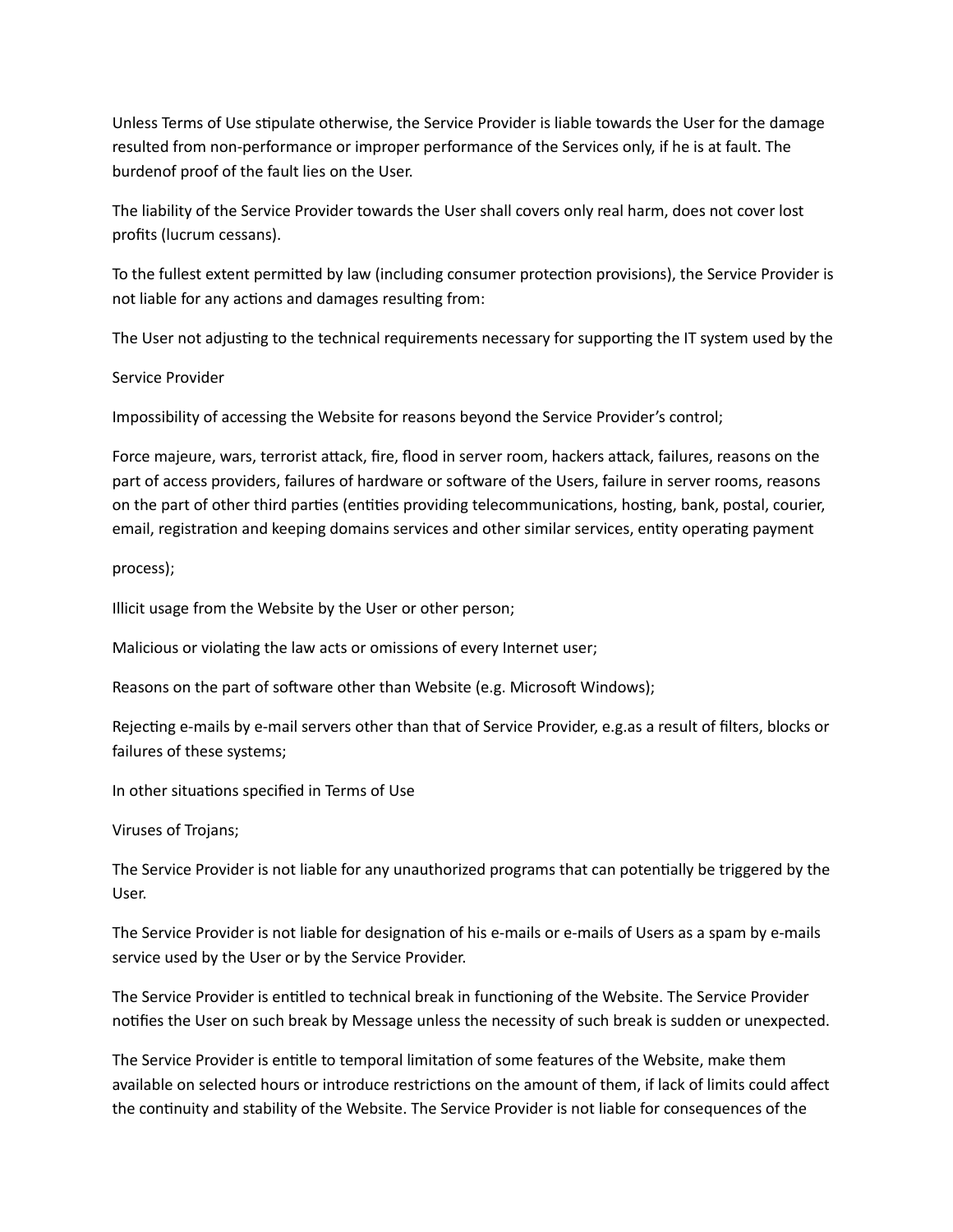abovementioned activities.

The Service Provider is not liable for any damage borne by the User as a result of using by the User unprotected and deprived of antivirus software computer connected to the Internet, in particular for breaking into a system used by the User and e-mail, password or username acquisition by a third party or virus infection of computer systems of the User.

The Service Provider does not take part in any way in the contacts between the User and is not a party of any factual or legal acts made between them.

The Service Provider does not guarantee truthfulness and reliability of any Data uploaded or stored by Users on the Website.

The Service Provider is in particular not liable towards the Users for:

Situation when Data is contrary to the reality;

Truthfulness and reliability of Data uploaded by the Users;

The User's ability to fulfill the Contracts;

## Solvency of the Users;

The Service Provider does not take part in the disputes between the Users. All the disputes are settled by the Users themselves. The Service Provider does not engage in any legal proceedings connected with settling this type of disputes.

The Service Provider is not liable in particular for educational problems or way of behaving of Users in connection with the Agreements and games, in particular addictions connected with computer or other games, lack of winning of Games, participation by the User in illegal games or infringement by the User of Game Rules. In particular Service Provider is not liable for blocking or suspending of your account in the Game or banning you from the Game. Such event does not give raise to any claims against the Service Provider or another User, in particular claim to return the paid funds.

The Service Provider may without prior notice of the User annul the Agreement if it is contrary to the law

or principles of social coexistence or infringes good name of the Service Provider.

## 10. Contact Us

10.1.1 If you have any questions about these Terms, please contact us using live-chat or contact@Rift Boost.org e-mail.

## 11. Data handling policy

By accepting Terms of Use you agree for processing your personal data provided by you using the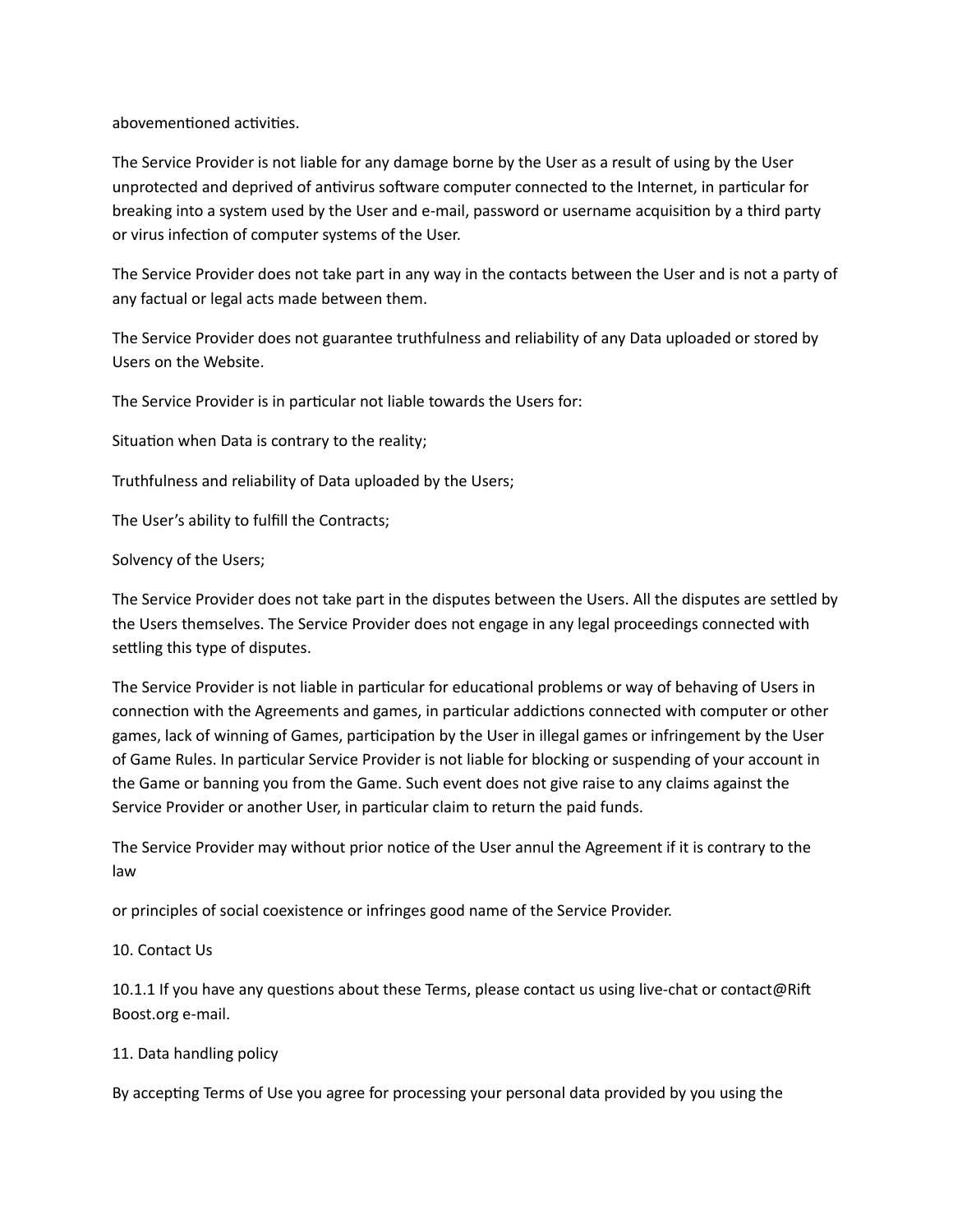Website by the Service Provider for the purpose of using the Website, including concluding, executing, squaring and settling the Agreements, for accounting purposes, settling with you and communication with you.

It is the Service Provider being the controller of personal data.

#### 12. Privacy Protection

Information Collection And Use

While using our Service, we may ask you to provide us with certain personally identifiable information

that can be used to contact or identify you. Personally identifiable information may include, but is not limited to, your email address, name ("Personal Information").

#### Log Data

We may also collect information that your browser sends whenever you visit our Service ("Log Data").

This Log Data may include information such as your computer's Internet Protocol ("IP") address, browser

type, browser version, the pages of our Service that you visit, the time and date of your visit, the time spent on those pages and other statistics.

In addition, we may use third party services such as Google Analytics that collect, monitor and analyze this type of information in order to increase our Service's functionality. These third party service

providers have their own privacy policies addressing how they use such information.

#### Cookies

Cookies are files with small amount of data, which may include an anonymous unique identifier. Cookies are sent to your browser from a web site and stored on your computer's hard drive.

We use "cookies" to collect information. You can instruct your browser to refuse all cookies or to indicate when a cookie is being sent. However, if you do not accept cookies, you may not be able to use some portions of our Service.

## Service Providers

We may employ third party companies and individuals to facilitate our Service, to provide the Service on our behalf, to perform Service-related services or to assist us in analyzing how our Service is used.

These third parties have access to your Personal Information only to perform these tasks on our behalf and are obligated not to disclose or use it for any other purpose.

#### Communications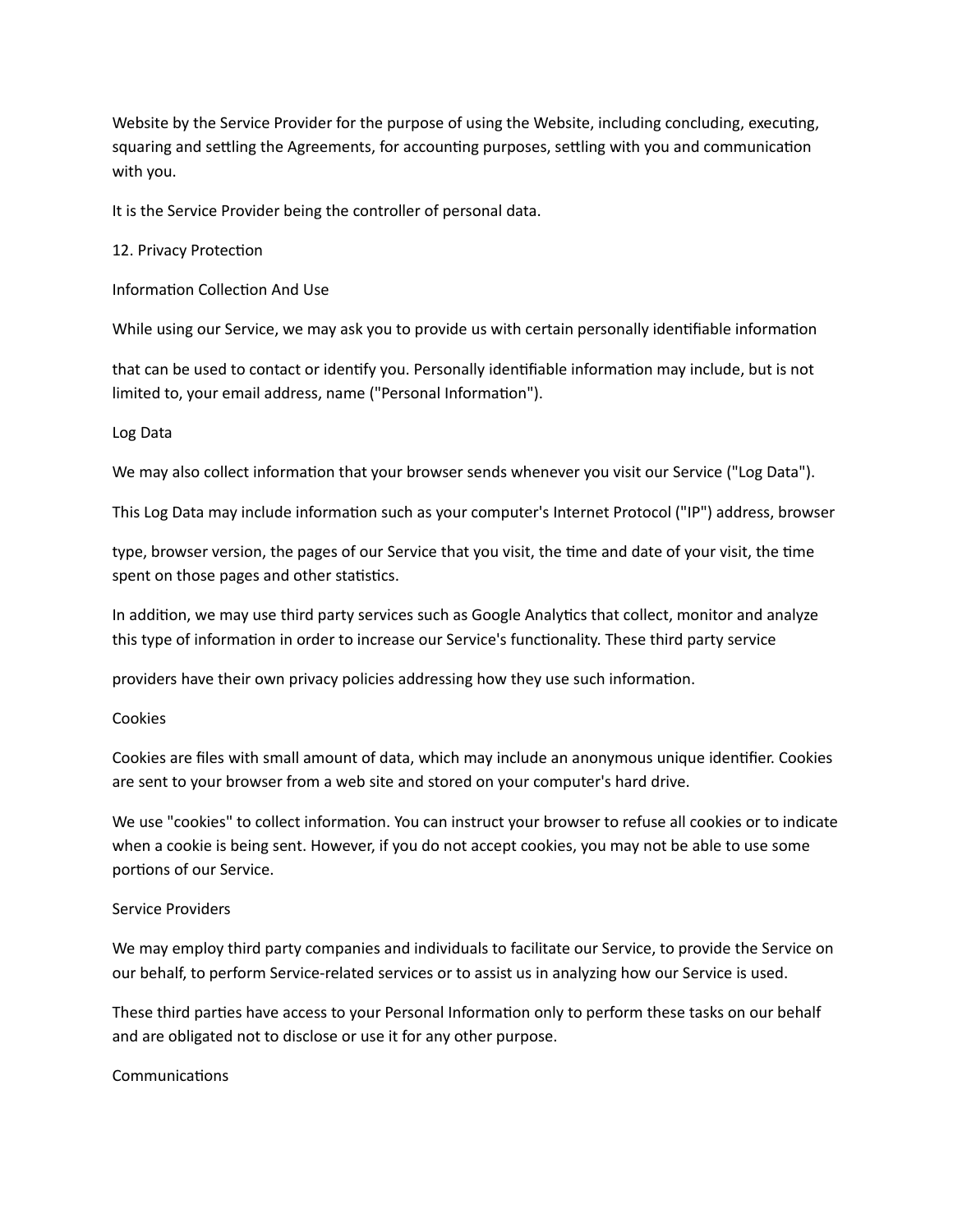We may use your Personal Information to contact you with newsletters, marketing or promotional materials and other information that may be of interest to you. You may opt out of receiving any, or all, of these communications from us by following the unsubscribe link or instructions provided in any email we send.

## Security

The security of your Personal Information is important to us, but remember that no method of transmission over the Internet, or method of electronic storage is 100% secure. While we strive to use commercially acceptable means to protect your Personal Information, we cannot guarantee its absolute security.

## International Transfer

Your information, including Personal Information, may be transferred to — and maintained on computers located outside of your state, province, country or other governmental jurisdiction where the data protection laws may differ than those from your jurisdiction.

If you are located outside Ireland and choose to provide information to us, please note that we transfer the information, including Personal Information, to Ireland and process it there.

Your consent to this Privacy Policy followed by your submission of such information represents your agreement to that transfer.

## Links To Other Sites

Our Service may contain links to other sites that are not operated by us. If you click on a third party link, you will be directed to that third party's site. We strongly advise you to review the Privacy Policy of every site you visit.

We have no control over, and assume no responsibility for the content, privacy policies or practices of any third party sites or services.

## Children's Privacy

Our Service does not address anyone under the age of 13 ("Children").

We do not knowingly collect personally identifiable information from children under 13. If you are a parent or guardian and you are aware that your Children has provided us with Personal Information, please contact us. If we become aware that we have collected Personal Information from a children underage 13 without verification of parental consent, we take steps to remove that information from our servers.

## Changes To This Privacy Policy

We may update our Privacy Policy from time to time. We will notify you of any changes by posting the new